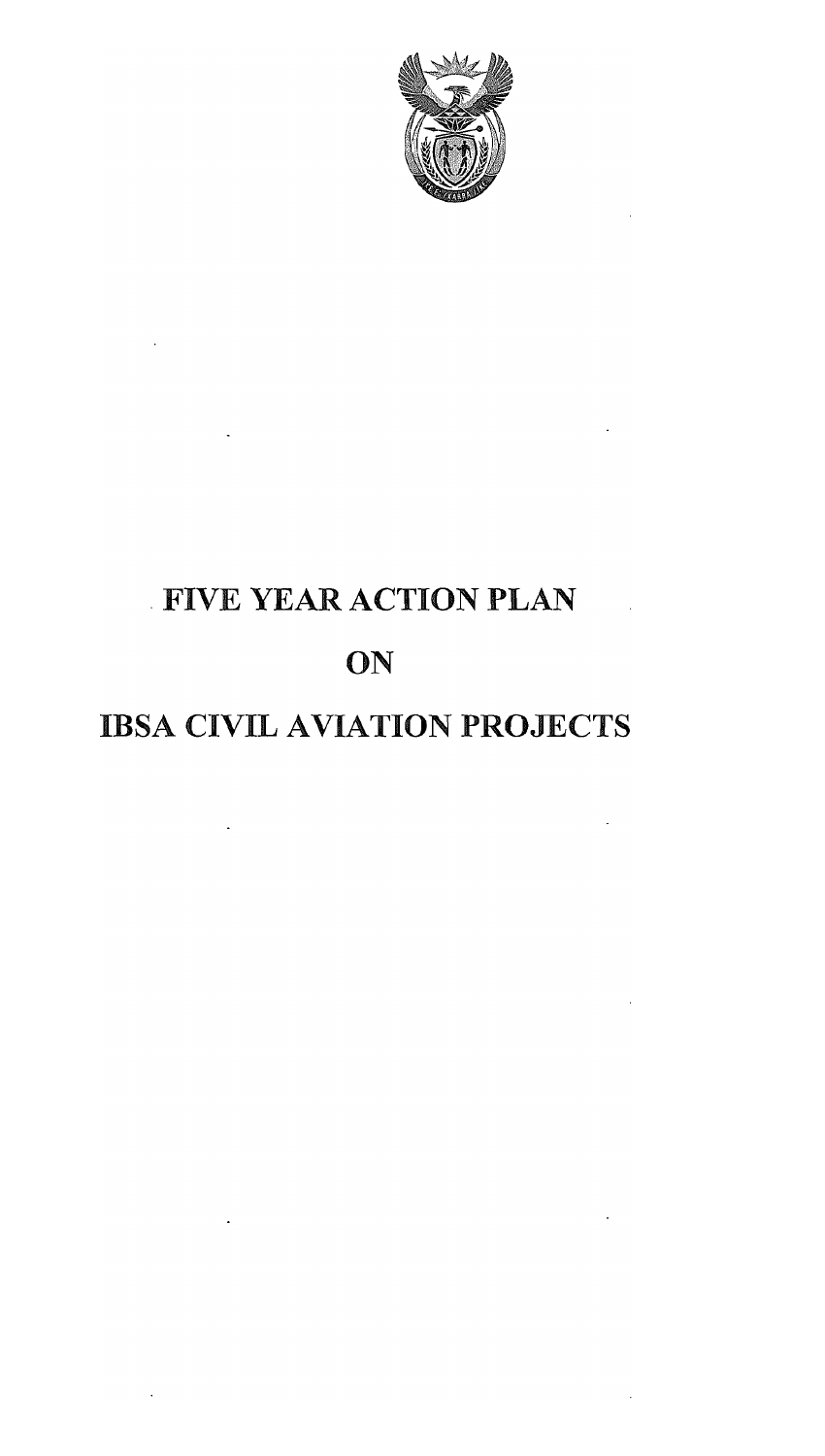

The Government of the Republic of South Africa, the Government of the Republic of India and the Government of the Federative Republic of Brazil:

RECALLING the Declaration of Brasilia signed on 6 June 2003 and the Guidelines for Action established by the IBSA Dialogue Forum's Trilateral Joint Commission on 13 February 2004;

RECALLING further the Trilateral MoU on Civil Aviation signed by India, Brazil and South Africa on 26 July, 2005;

WISHING to further strengthen these civil aviation relations and consolidate them on the basis of equality and mutual benefit;

HAVE DECIDED to conclude the Action Plan on Civil Aviation which is attached herewith.

IN WITNESS WHEREOF, the undersigned duly authorized thereto have signed this Action Plan.

**DONE IN** triplicate at New Delhi on the  $15<sup>th</sup>$  October, 2008 in the English language.

Ulma

FOR THE GORVERNMENT FOR THE GORVERNMENT OF THE REPUBLIC OF THE REPUBLIC OF SOUTH AFRICA OF INDIA

ORVERNMENT OF THÉ FEDERATIVE REPUBLIC OF BRAZIL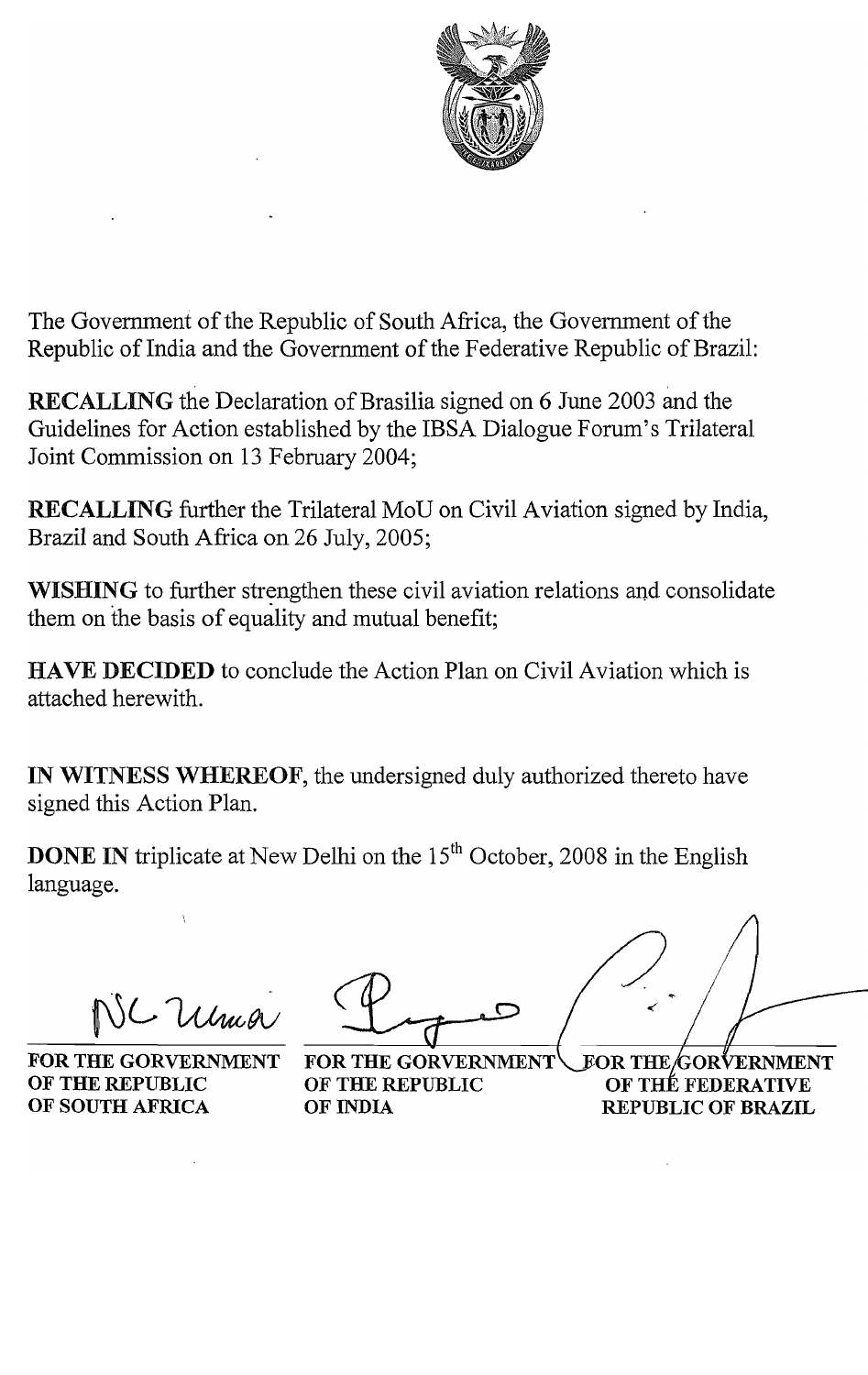### 5 YEAR ACTION PLAN FOR IBSA - CIVIL AVIATON SECTOR PERIOD OF **PERFORMANCE: 2008 TO 2013**

#### 1. OVERVIEW

This Five-year Action Plan is aimed at giving expression to the Declaration of Brasilia signed on 6 June 2003 and the Guidelines for Action established by the IBSA Dialogue Forum's Trilateral Joint Commission on 13 February 2004. It is, particularly, meant to actualize the transport – related agreement / Memorandum of Understanding signed by the three Governments i.e. the Trilateral Memorandum of Understanding on Civil Aviation signed on 26 July 2005.

The IBSA parties acknowledge that, whilst it was important to negotiate and conclude agreements in order to create an enabling legal framework, there is a greater need to implement measures that promote connectivity amongst the three countries and regions to which they belong, both from the perspective of passengers and freight. These measures should also ensure sustainability of the transport sector, especially the means through which passengers and freight are moved.

The constraints that are experienced by the three countries in terms of efficiently moving people and goods across the globe are real. These constraints also impact on the ability of the three countries to compete on an equitable basis with most newly industrialized countries. The concerted commitment of the leaders of the three countries as well as various meetings of IBSA itself has underscored this fact on numerous occasions. Therefore, the signing of Agreements and Memoranda of Understanding is not an end in itself, but is a means to creating a framework (that is consistent with the respective countries' domestic legislations) to enable interventions that will tum these historical challenges into opportunities.

In order to achieve this, the Parties will: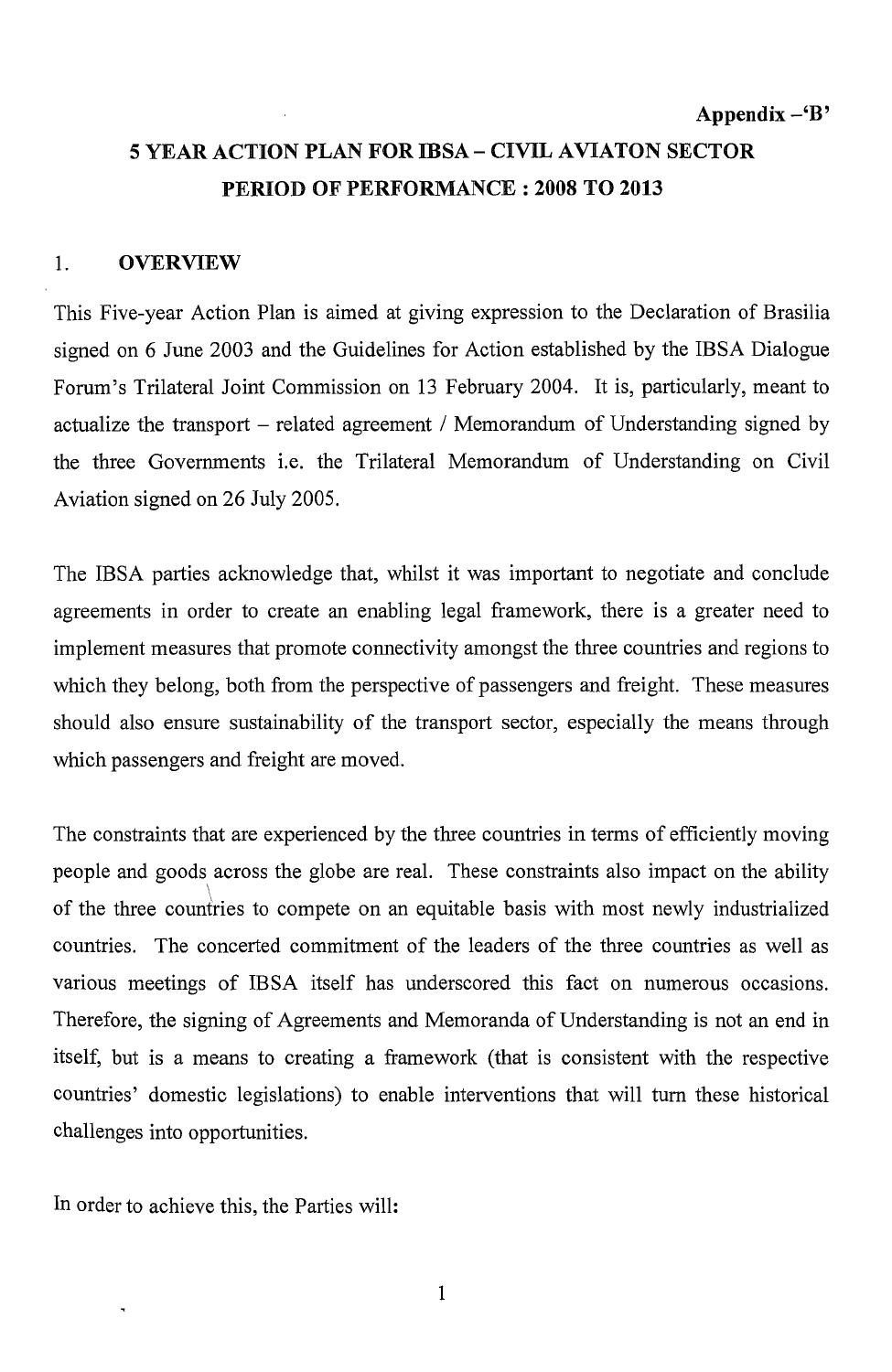- **EXECUTE:** Facilitate trade and tourism through the provision of integrated, safe, efficient and environmentally sustainable transport services to move good and people;
- Enhance the mutual development of their respective human capital;
- **EXECUTE:** Facilitate seamless transportation of goods and people through the provision of transport infrastructure, including navigation systems and transshipment facilities
- **Encourage partnerships amongst the institutions and enterprises in the respective** countries in order to contribute towards the enhancement of professional entrepreneurial opportunities;
- Improve their overall global competitiveness by sharing knowledge on new technology and well-tested business models; and
- **Enhance cooperation at multilateral organizations such as ICAO, etc.**

To this effect, the development of, an Action Plan structured for Civil Aviation which spells out projects that have clear and realistic deliverables and timeframes, is the most practical approach. This Action Plan seeks to advance the above-listed tasks in the context of the broader IBSA agenda of fostering South-South cooperation and economic development of our respective countries and region to which we belong.

#### 2. MEMORANDUM OF UNDERSTANDING

Y

The Trilateral Memorandum of Understanding (MOD) entered amongst the three countries on matters related to Civil Aviation was signed on 26 July 2005. This 5 year Action Plan is particularly aimed at promoting and enhancing the spirit within which the MOU was constructed upon. It must be noted that the MOU is to be effected in parallel to existing bilateral air services agreements between the respective countries.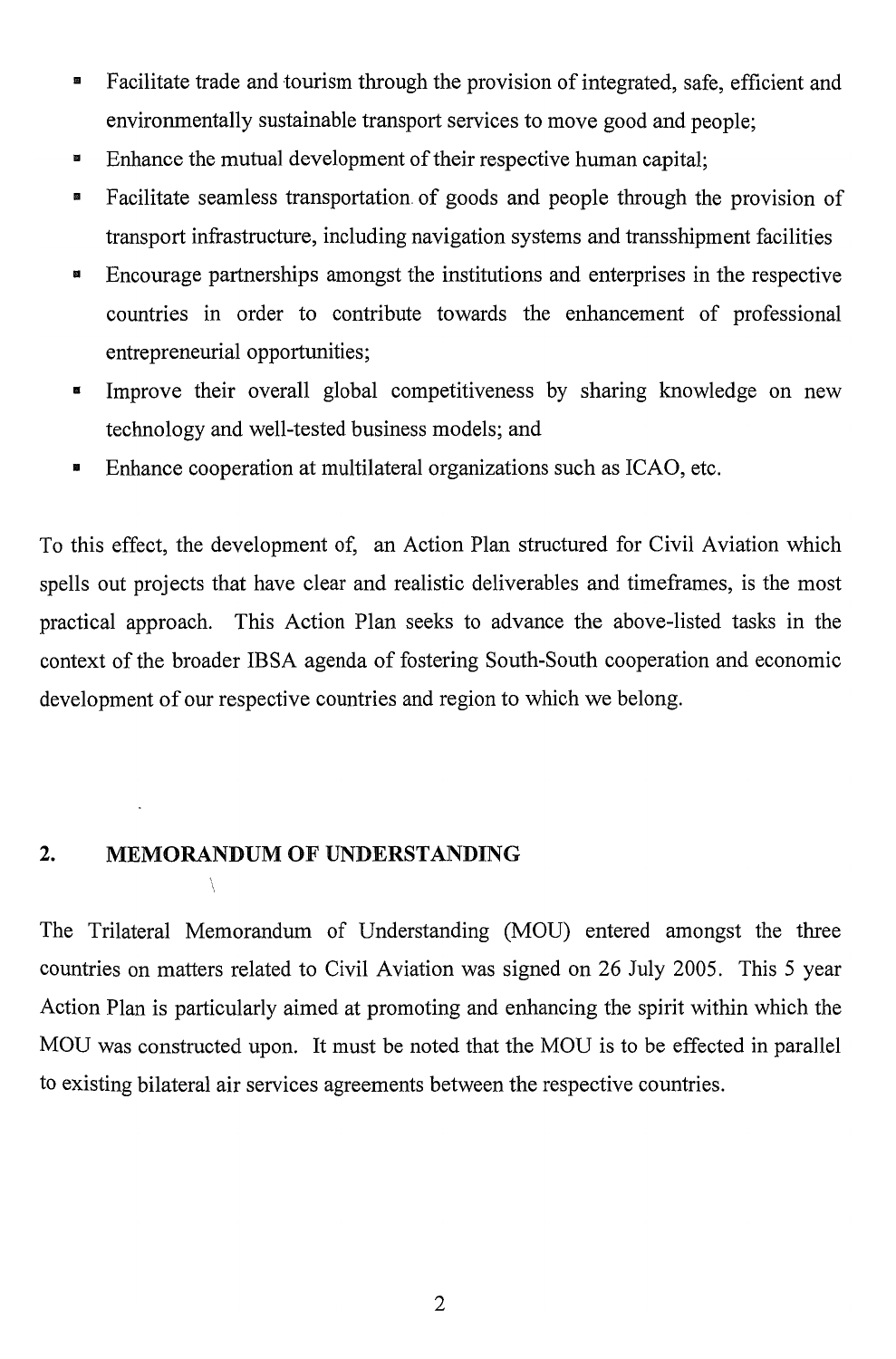### 3. CIVIL AVIATION PROJECTS

 $\bar{\bar{\lambda}}$ 

 $\sim 10^{11}$ 

The Parties agree to jointly implement the following projects:

| <b>PROJECTS</b>                                                                               | <b>OUTPUTS</b>                                                                                                                                                                                                                                                                                   | <b>Performance Measures</b> |                                                                    | <b>RESPONSIBLE</b>                         |
|-----------------------------------------------------------------------------------------------|--------------------------------------------------------------------------------------------------------------------------------------------------------------------------------------------------------------------------------------------------------------------------------------------------|-----------------------------|--------------------------------------------------------------------|--------------------------------------------|
|                                                                                               |                                                                                                                                                                                                                                                                                                  | Target Date*                | Indicator                                                          | <b>STAKEHOLDER</b>                         |
| Cooperation<br>between the<br>airlines of the<br>3 countries on<br>code-share<br>arrangements | • Formulate suitable code-<br>share framework for the<br>airlines of the three<br>countries as operating or<br>marketing carrier;<br>• Encourage and support<br>airlines to enter in code-<br>share arrangements thus<br>increasing capacity and<br>stimulating air travel on<br>the IBSA route. | March 2009<br>March 2009    | Regular air<br>services<br>linking the<br><b>IBSA</b><br>countries | • Government<br>• Government<br>• Airlines |
| Cooperation<br>towards<br>promotion of<br>charter<br>operations                               | • Liberalisation of policy to<br>facilitate charter<br>operations amongst the<br>three countries                                                                                                                                                                                                 | March 2009                  | Policy<br>relaxation                                               | • Government<br>• Charter operators        |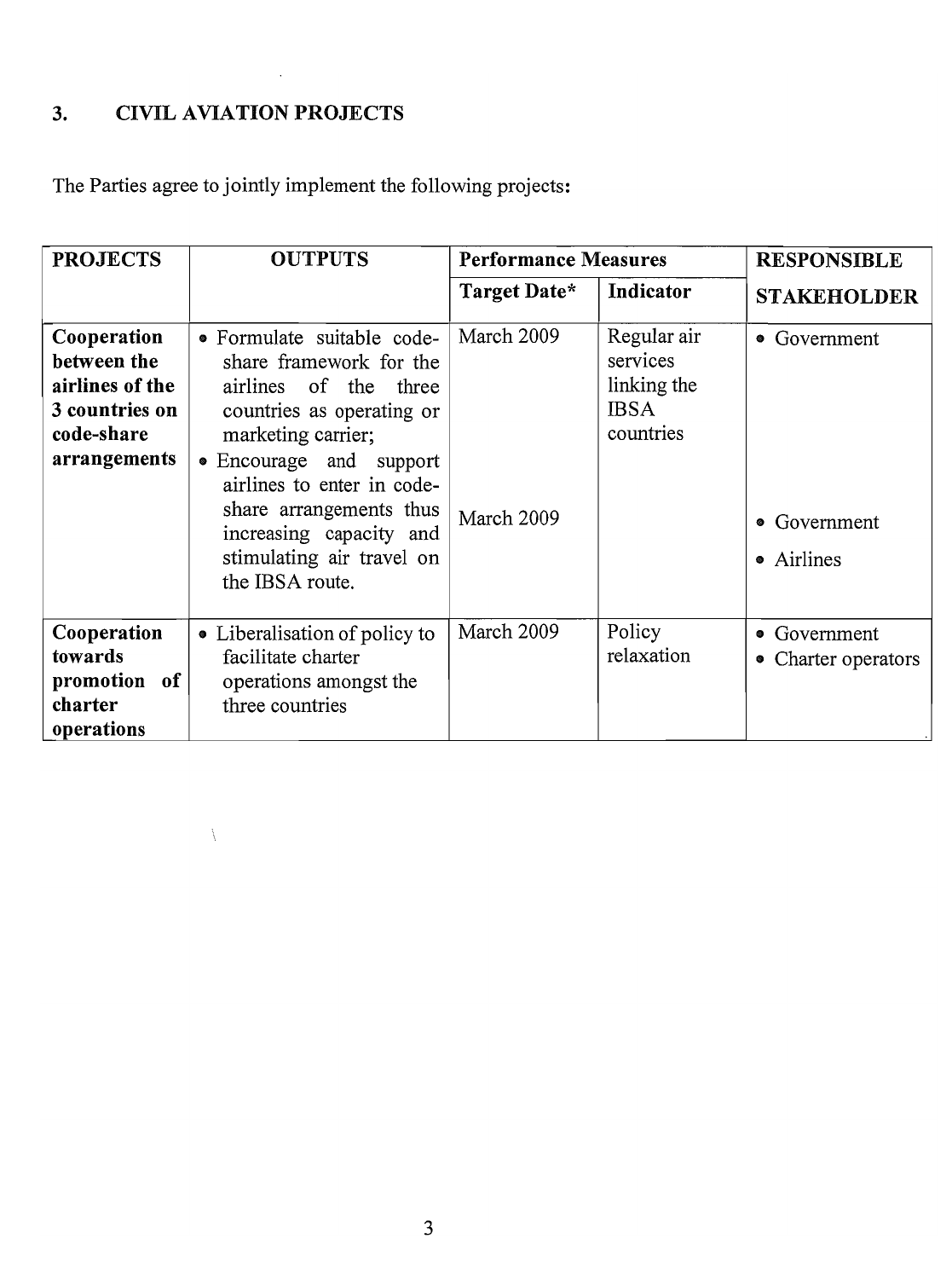| Cooperation<br>on Aviation<br>accident and<br>incident<br>investigation<br>systems                                               | · Identification of scarce<br>skills;<br>• Understanding on<br>resource sharing in terms<br>of Video Data Recording<br>and Flight Data<br>Recording;<br>• Understanding on<br>resource sharing in terms<br>of both technical support<br>and human capacity for<br>the purposes of accident<br>and incident<br>investigation;<br>• Understanding on<br>information and<br>Knowledge-sharing on<br>the eradication of aircraft<br>accidents occurring in<br>uncontrolled airspace or<br>oceanic airspace. | December<br>2008<br>June 2009<br>June 2009<br>June 2009 | Coherence in<br>aviation<br>accident and<br>incident<br>investigation<br>systems and<br>methodology<br>among IBSA<br>safety<br>regulators | • Aviation Safety<br>Regulators                                                                                                   |
|----------------------------------------------------------------------------------------------------------------------------------|---------------------------------------------------------------------------------------------------------------------------------------------------------------------------------------------------------------------------------------------------------------------------------------------------------------------------------------------------------------------------------------------------------------------------------------------------------------------------------------------------------|---------------------------------------------------------|-------------------------------------------------------------------------------------------------------------------------------------------|-----------------------------------------------------------------------------------------------------------------------------------|
| Cooperation<br>in Aviation<br>Safety and<br><b>Security</b><br>auditing and<br>partnerships<br>(operations<br>and<br>management) | • Best practice-sharing in<br>audit planning, audit<br>performance and audit<br>shortcomings follow-ups                                                                                                                                                                                                                                                                                                                                                                                                 | Ongoing<br>exercise                                     | Continuous<br>best practice-<br>sharing in<br>aviation safety<br>and security<br>auditing                                                 | • Government<br>• Aviation Safety<br>and Security<br>Regulators                                                                   |
| Certification<br>of Civil<br>Aeronautical<br>Products                                                                            | • Recognition of standards;<br>• Encourage specialized<br>entities to enter into<br>technical agreements<br>thus supporting each<br>other on civil aviation.                                                                                                                                                                                                                                                                                                                                            | September<br>2009                                       | Acceptance of<br>Certification of<br>Civil<br>Aeronautical<br>Products by<br>the three<br>countries                                       | • Relevant<br>authorities of<br>the three<br>countries<br>responsible for<br>civil aviation<br>matters<br>• Aerospace<br>Industry |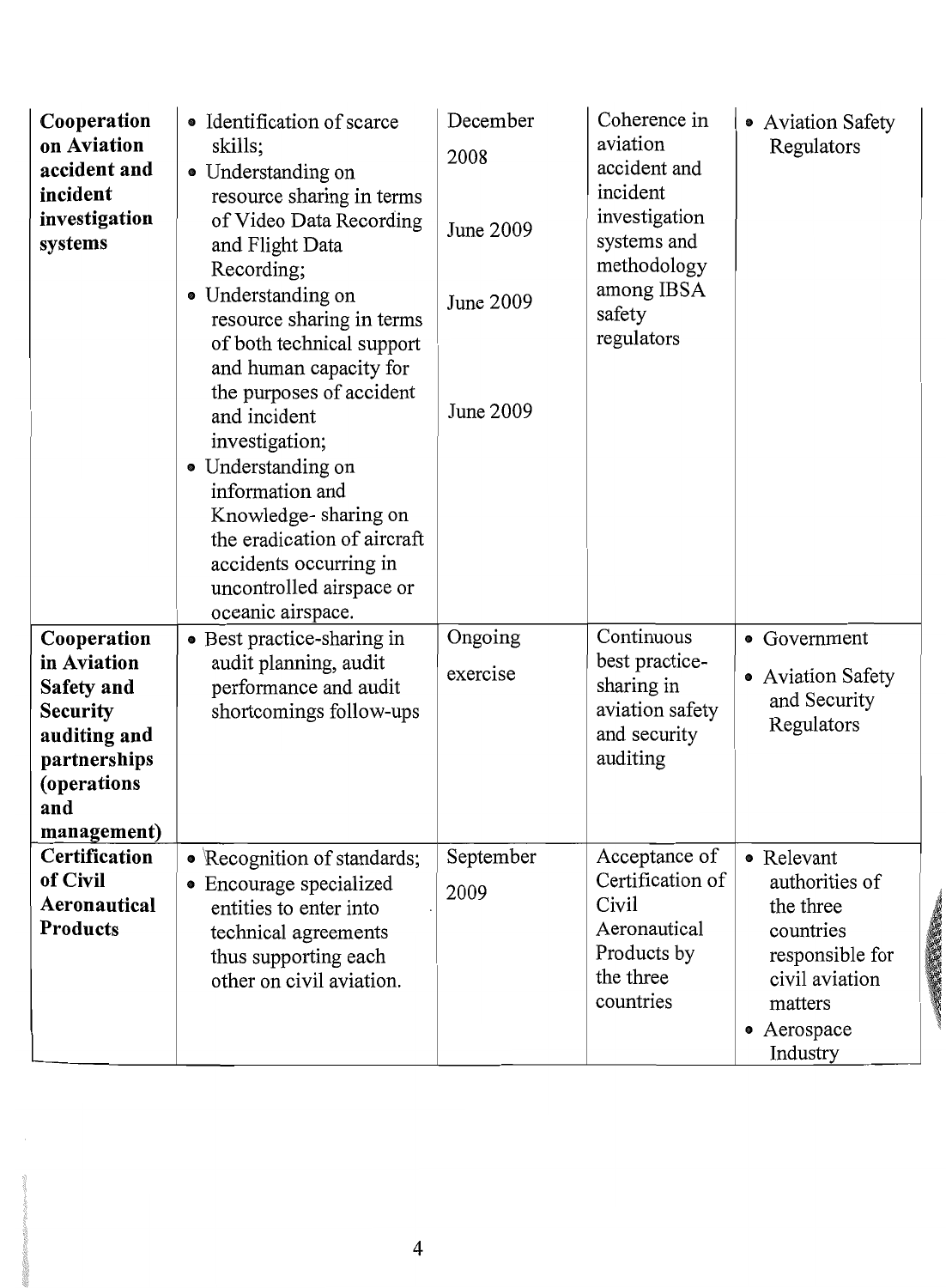| <b>Exchange of</b><br>technology<br>transfer in<br>airspace<br>management<br>and air<br>navigation<br>services | • Access to appropriate<br>technology in<br>infrastructure and<br>operation;<br>• Access to cutting edge<br>technology being<br>developed in some areas;<br>• Assistance with rapid<br>implementation of<br>technology;<br>• Transfer/ exchange of<br>technology in deficient<br>areas.                                         | September<br>2010   | Harmonisation<br>in applications<br>of standards and<br>procedures.<br>Continuous<br>technology<br>exchange in<br>airspace<br>management<br>and air<br>navigation<br>services.          | • Government<br>• Regulator<br>• Air navigation<br>service<br>provider                                               |
|----------------------------------------------------------------------------------------------------------------|---------------------------------------------------------------------------------------------------------------------------------------------------------------------------------------------------------------------------------------------------------------------------------------------------------------------------------|---------------------|-----------------------------------------------------------------------------------------------------------------------------------------------------------------------------------------|----------------------------------------------------------------------------------------------------------------------|
| Cooperation<br>on training in<br>critical<br>aviation skills                                                   | • Identification of training<br>needs and availability in<br>each member state;<br>• Develop a Capacity and<br>Skills Development<br>Strategy;<br>• Development of training<br>programme using<br>institutions and personnel<br>across member States;<br>Promote the training of<br>٠<br>scarce skills across<br>member States. | March 2009          | Identification of<br>critical skills<br>and plan for<br>implementation<br>of training<br>programmes.                                                                                    | • Government<br>• Airport<br>authorities<br>• Aviation Safety<br>Regulators<br>Air Traffic<br>navigation<br>agencies |
| Cooperation<br>in Airport<br>development                                                                       | • Exchange of information /<br>knowledge on<br>development of green<br>airports;<br>$\bullet$ Exchange of knowledge<br>on airport master<br>planning and<br>management;<br>Exchange of knowledge<br>$\bullet$<br>in airport operations<br>management.                                                                           | Ongoing<br>exercise | Airport<br>authorities,<br>economic<br>regulators and<br>land transport<br>planners/regulat<br>ors in IBSA<br>countries<br>exchanging best<br>practice on<br>airport master<br>planning | • Government<br>• Airports<br>Authorities<br>• Airport<br>Economic<br>Regulators<br>• Land Transport<br>Planners     |
| Cooperation<br>in the<br>development<br>of airfreight<br>capacity                                              | • Promotion of airfreight<br>mode for the cargo<br>movement;<br>Creation of freight<br>volumes by aligning<br>plans with industry<br>needs.                                                                                                                                                                                     | March 2009          | Airfreight<br>capacity<br>development in<br>IBSA countries.                                                                                                                             | • Government<br>• Airlines<br>• Freight industry                                                                     |